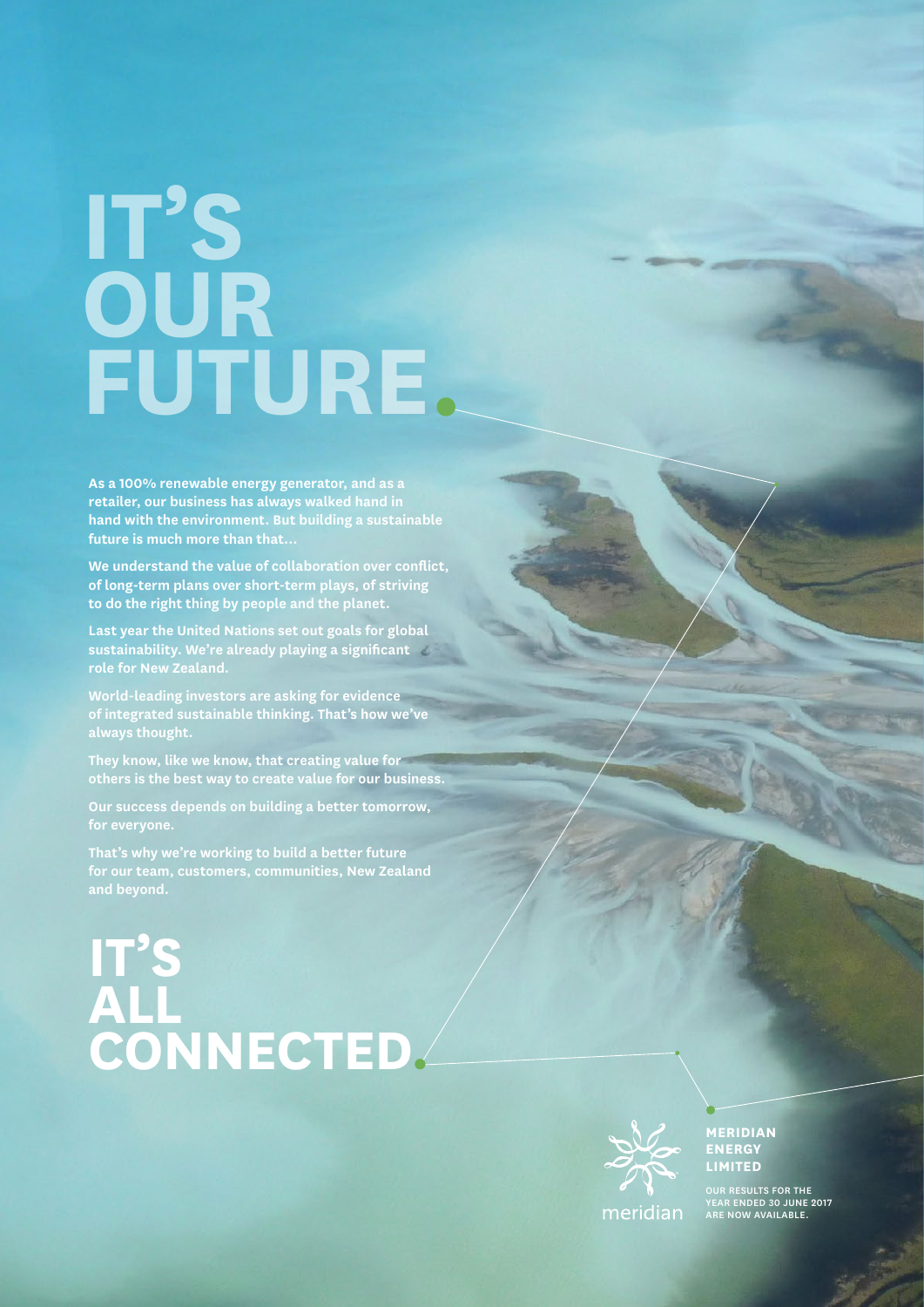## **Creating value through sustainability.**

## **Dear Investor**

**We want to take this opportunity to thank you as a shareholder, for entrusting us with your money. We create value and financial returns for you and our other shareholders by taking care of the resources we depend upon—our financial resources, our assets and technology, our people and expertise—and through building long term relationships with our other stakeholders including our customers, iwi and local communities.**

This year our annual report is an integrated report—we've adopted the International Integrated Reporting Council's Integrated Reporting Framework. This fresh approach to reporting is intended to remind shareholders that sustainability is an integral part of our financial success—it isn't only about renewable energy and recycling used coffee cups!

Sustainability is what Meridian has always been about environmentally, socially and financially. In financial year 2017 (FY17) we've reinforced the importance of sustainability to our business by refreshing our sustainability framework.

We've taken inspiration from the United Nations Sustainable Development Goals as a guide, to which the New Zealand Government (our majority shareholder) has committed, along with 192 other countries including Australia. These goals guide our thinking, and provide meaning and context to our business. You can read more about our refreshed sustainability framework and the United Nations Sustainable Development Goals (SDGs) on page 9 of our Integrated Report.



**Mark joined Meridian for the challenge of preparing the company for what would be New Zealand's largest initial public offering (IPO). The process was an outstanding success and, on behalf of the Board, I would like to thank Mark publicly for the excellent job he has done in leading Meridian through this transformative period. While the Board was disappointed to be advised of Mark's retirement, we are pleased to have unanimously appointed Neal Barclay as Meridian's new CE and the Board is looking forward to working with Neal from the beginning of 2018.**

**CHRIS MOLLER CHAIR**

> **It has been a privilege to head Meridian over the last six years. Meridian occupies a unique space as owners of some of New Zealand's most iconic electricity generation infrastructure. However, it's an even better feeling to know that I am leaving the leadership of the company in such capable hands—in both Neal and the Executive Team.**



**MARK BINNS CHIEF EXECUTIVE**